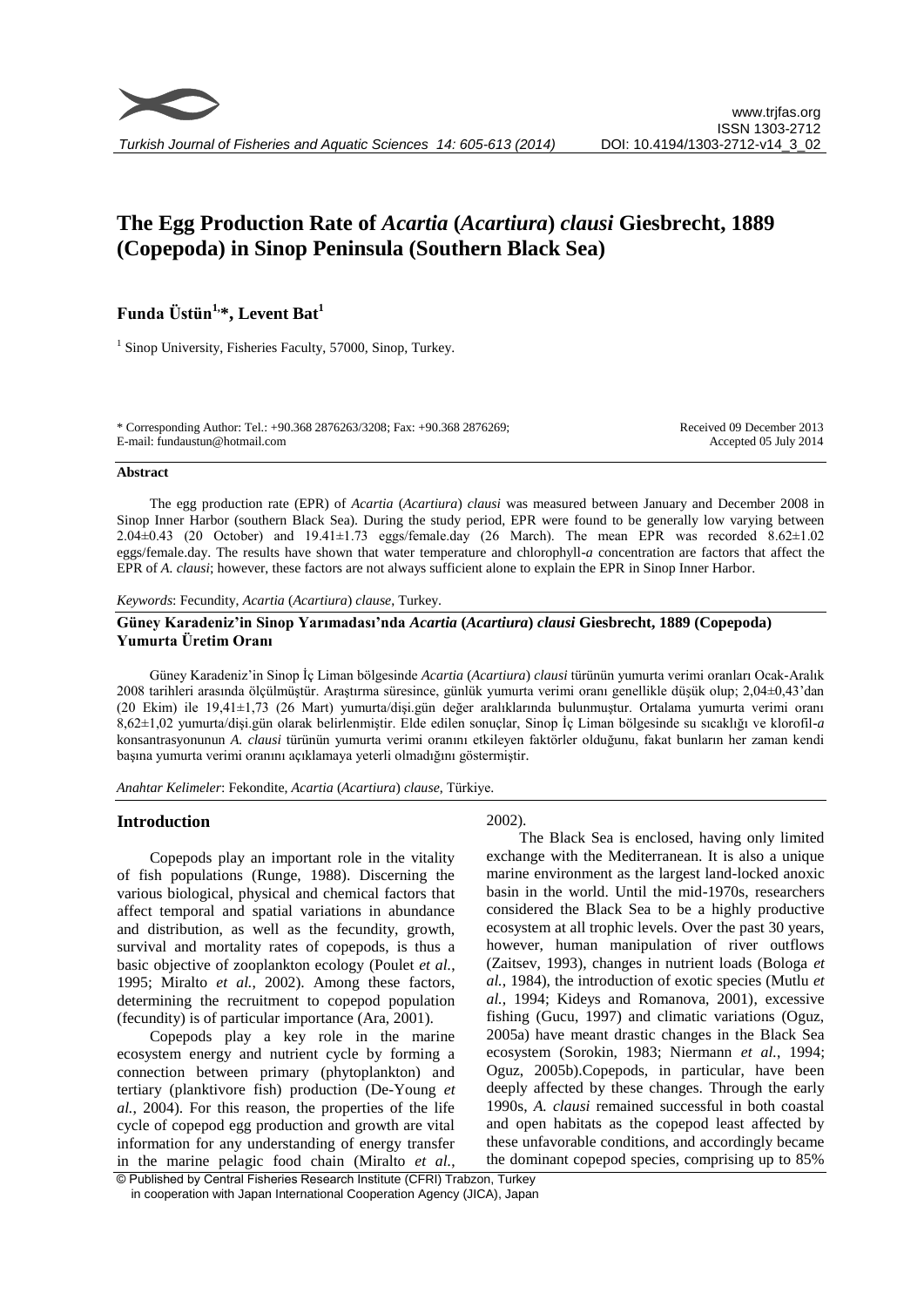of the total fodder zooplankton biomass in Black Sea coastal regions (Kovalev *et al.*, 1998a).

Copepod studies began 150 years ago with the identification of the species, but studies of Black Sea copepod reproduction have been limited. Most fecundity studies have been of *Calanus euxinus* Hulsemann, 1991 in the northern Black Sea (Greze and Baldina, 1967; Sazhina, 1996; Arashkevich *et al.*, 1998; Ostrovskaya *et al.*, 1998; Besiktepe and Telli, 2004). To fill this research gap, we seek to determine the egg production rate of *A. clausi* and found among the area's plankton population throughout the year (Ünal, 2002; Üstün, 2005; Bat *et al.*, 2007; Ustun *et al.*, 2007). No such study has heretofore been undertaken.

The Black Sea population of *A. clausi,* an epiplanktonic, neritic copepod, is found in coastal areas to as deep as 50–70 m below sea level (Kovalev *et al.*, 1998b; Hubareva *et al.*, 2008). The species shows limited migration activity in the Black Sea because of its daily feeding rhythm (Besiktepe, 2001). It is an important food source for anchovy, sprat and pelagic fish (Tkach *et al.*, 1998; Berdnikov *et al.*, 1999). The local population of this species is affected by temperature, salinity, and the highly variable availability of food (Stalder and Marcus, 1997; Gaudy *et al.*, 2000; Chinnery and Williams, 2004). This species no carrying eggs sacs, depositing eggs freely release into sea water (Sazhina, 2006). After mating, *A. clausi* lays eggs freely in the water, 15 times in one generation period (almost 16 eggs each time), and 7 times in the Black Sea (Greze and Baldina, 1967).

Therefore it is essential to calculate the egg production rate of *A. clausi* in laboratory conditions. Determining the relationship of these results with the temperature and chlorophyll*-a* concentration is beneficial for marine biology.

## **Materials and Methods**

## **Sampling Area**

Sinop is located in the Boztepe Peninsula, which stretches towards the northern coastal line of the southern Black Sea. In ancient times, this area earned the name *Pontus Euxeinos* (inhospitable sea) based on its reputation for fierce waves and storms (Işık, 2001). Sinop, with its 175 km coastal line, assume importance in the region thanks to its natural harbor, offering anchorage protected from northern and eastern winds (Anonymous, 2011).

The city is important geographically, sitting at an important crossroads connecting the peninsula to the mainland. The peninsula, which stretches east, makes the research area the only coastal area of the Black Sea Region that faces south. Furthermore, its many-caved coastis the most sinuous of the Black Sea, and it is shallow, having a maximum depth of 50–55 m (Anonymous, 2011). Its many Zostera grassbeds are protected from heavy wave action, and accommodate benthic, demersal, and pelagic organisms as well as otters (Aysel *et al.*, 2004; Dural *et al.*, 2006).

July through September, winds from the east that blow for more than two days occasion a phenomenon known as "upwelling" or "sea cold" which enriches the water's nutrient content, attracting certain organisms, such as *Pseudocalanus elongatus* and *Calanus euxinus*. Meanwhile, the sudden cold finds many demersal and semi pelagic fish species coming to the coast to faint. Sinop, at the meeting point of east- and west-flowing currents, thus sits near an unusually rich marine biological environment, enhanced by the city's low population and underdeveloped industry, which produces little pollution.

Sinop and its surroundings are an important gateway and waiting area for anchovy, horse mackerel, bluefish and similar migrant fish, giving the area rich and important fish stocks. This productive fishing center and the coastal area are also increasingly used for recreation.

The zooplankton sampling to determine the EPR of *A. clausi* was performed in the station in Sinop Inner Harbor (42°00'21'' N - 35°09'32'' E; depth of 50 m) between January and December 2008 with an interval of 2 weeks periods (Figure 1). The samples were collected with Standard plankton net (mesh size= 112 um, mouth diameter =50 cm) from the bottom to the surface (50-0 m) by vertical tows. The sampling was carried out during cruises of R/V "Arastırma I" of Sinop University Fisheries Faculty.

#### **Measurement of Environmental Parameters**

The temperature of the sea water was measured with U-10 Horiba and an YSI 6600 brand Water Quality Measurement. In order to determine the chlorophyll-*a* concentration, GF/C filters that have 0.45 mm mesh size have been used. Sea water was filtered in these filters and measured in 90% acetone extracts with HEYIOS Thermo-Spectronic brand spectrophotometer (APHA, 1992). Chlorophyll-*a* concentration was used as phytoplankton index in this study.

#### **Determining the Egg Production Rate**

Collected individuals were put into a container filled with diluted sea water. The surface water was collected at the time and place of the capture of organisms. After collection, these samples were transported to the laboratory as soon as possible.

The plankton material that was brought to the laboratory was filtered with plankton net of 300 μm mesh size. In this way small individuals were sent away and the adult *Acartia* individuals were collected easily. The healthy and adult females among the alive plankton samples were selected randomly under the microscope by using a wide-mouth pipette. The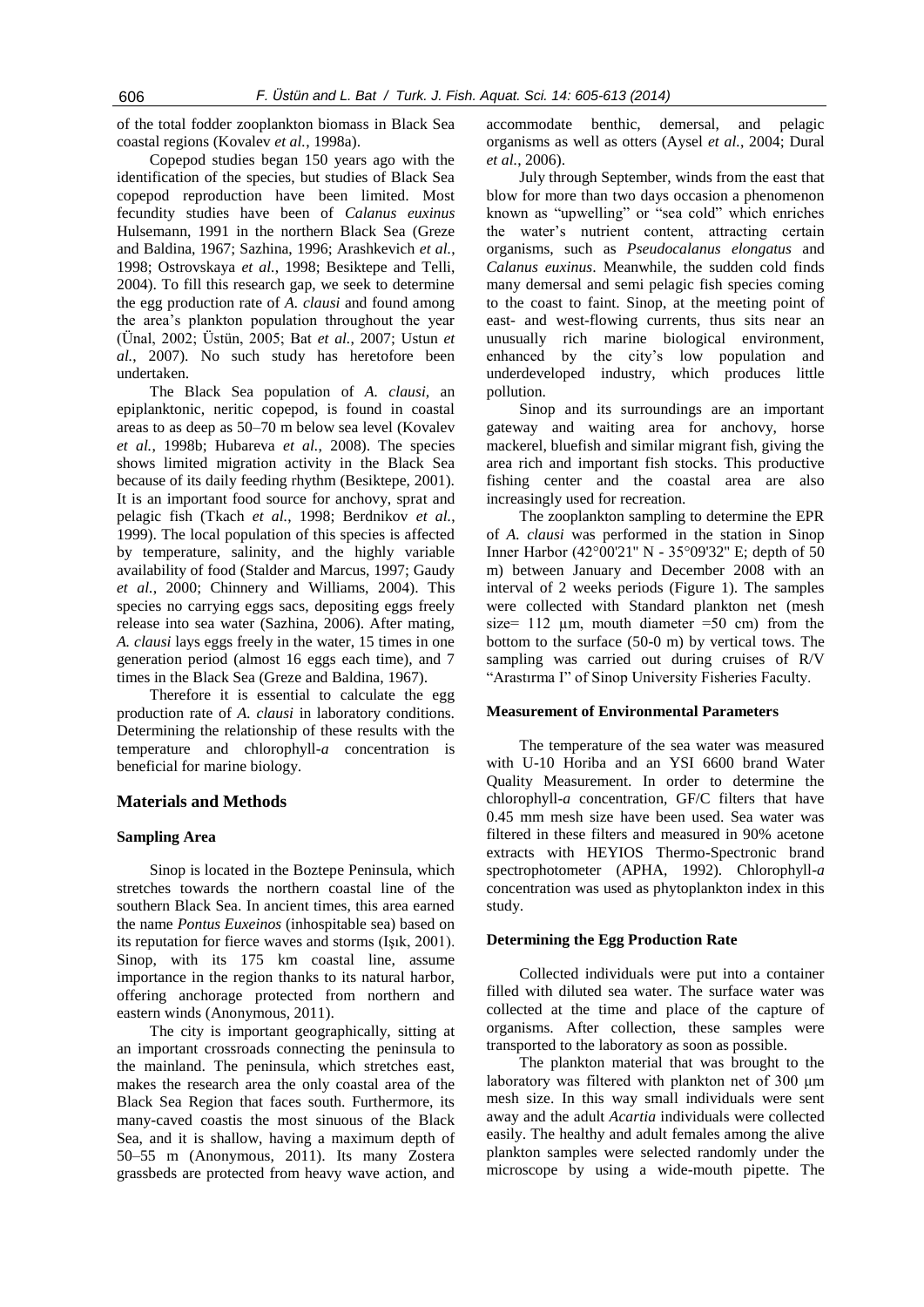selected individuals were placed one by one in the culture containers filled with sea water (10 ml) (filtered in 20 µm mesh in order to keep the metazoan zooplankton and other copepod eggs away).

Incubation took place in 24 hours in sea water temperature and under natural daylight. Adult females were not fed during experiments. After 24 hours the eggs produced were counted with a stereo microscope.

The fecundity rate was calculated by taking the average of the eggs produced by the female in 24 hours observation period (egg/female.days). All females that laid eggs and did not lay eggs were included (Runge and Roff, 2000).

After the experiment, the contents of each container (adult female, egg, empty shell, naupli) were kept in bottles full of 4% buffered formaldehyde (Ara, 2001; Miralto *et al.*, 2002; Pagano *et al.*, 2004).

#### **Statistics**

In statistical analysis, SPSS 17.0 program was

used. Egg production rate was taken as dependent variables. It matched with water temperature and chlorophyll-*a*. Linear regression analysis and curve fit cubic regression analysis were performed. The relationship between dependent and independent variables was assessed with Spearman Correlation Test (one-tailed). The results were evaluated between 95% confidence interval and between P<0.05 and P<0.01 significance level (Zar, 1984).

## **Results**

#### **Environmental Parameters**

During the sampling period, monthly variations in water temperature and chlorophyll-*a* concentration at the surface are given in Figure 2. Water temperature varied from 5.7°C on 25 January to 27.2°C on 19 August. Chlorophyll-*a* concentration values ranged from  $0.026$  to  $1.161$  mg/m<sup>3</sup>. Chlorophyll-*a* concentration was low from July to the beginning of September, and was high from January to April.



**Figure 1.** Location of sampling station (St A).



**Figure 2.** The monthly change of temperature ( $\degree$ C) and chlorophyll-*a* concentration (mg/m<sup>3</sup>) at the surface water between January-December 2008 in Sinop coastal area.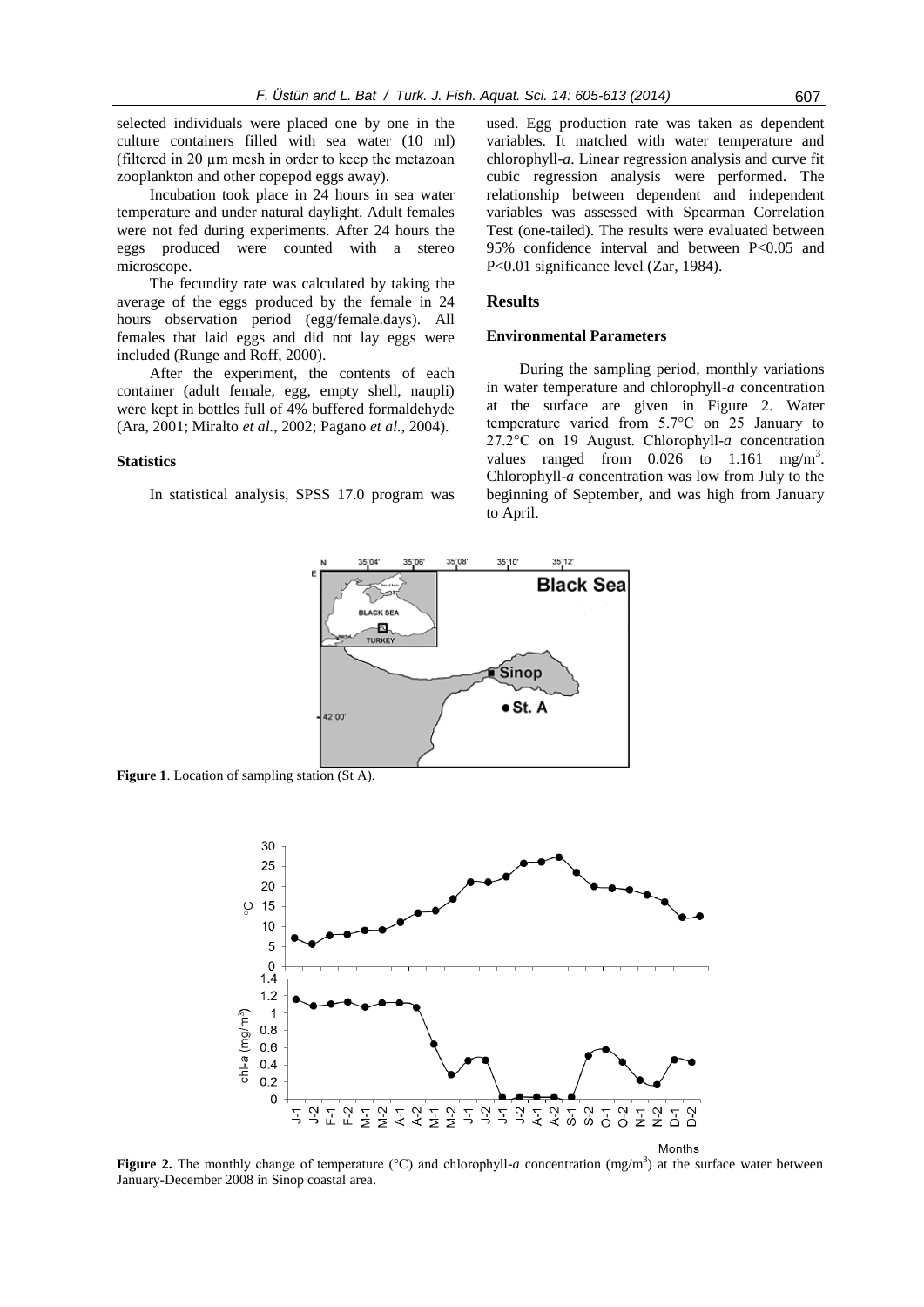## **Determining the EPR of** *Acartia* **(***Acartiura***)** *clausi* **(Copepoda)**

The egg production rates showed important seasonal fluctuations and was characterized by three peaks (early and late spring and early winter) (Figure 3). The EPR of *A. clausi* estimated by the incubation experiment were low in October-December period, and were high from March to May. The EPR fluctuated from 2.04±0.43 eggs/female.day on 20 October to 19.41±1.73 eggs/female.day on 26 March (Figure 3 and Table 1). The mean EPR was measured 8.62±1.02 eggs/female.day.

## **Effects of the Environmental Factorson the EPR of**  *Acartia***(***Acartiura***)** *clausi* **(Copepoda)**

In the study, the highest EPR was found in spring months in  $8.6 - 17.5^{\circ}$ C; and the lowest values

25

were observed in autumn months in 16.94-23°C. A negative correlation was determined (r: -0.375, p:0.035, P<0.05) between the EPR and water temperature (a weak relationship in reverse way). The regression equation that shows the linear regression analysis of EPR and water temperature is: EPR= 14.206-0.355°C (r:0.427; p:0.037, P<0.05). However, in curve fit test, this distribution is observed in accordance with cubic regression curve. EPR= 7.614°C-0.529°C<sup>2</sup>+0.011°C<sup>3</sup>-21.501 r:0.593, p:0.031, P<0.05) (Figure 4).

The highest EPR was determined 0.64-1.12 mg/m<sup>3</sup> , and the lowest one was estimated0.18-0.43 mg/m<sup>3</sup> in chlorophyll-*a* concentrations *.*During the study, the chlorophyll-*a* value was calculated as mean  $0.57\pm0.088$  mg/m<sup>3</sup>. A positive and statistically meaningful correlation was found between chlorophyll-*a* concentration and the EPR (r:0.498, p:0.007, P<0.01). The regression equation that shows



**Figure 3.** The monthly change of the EPR of *A. clausi* between January-December 2008 in Sinop coastal area.

| Date<br>experiment $(^{\circ}C)$<br>females<br>eggs<br>eggs<br>53.57<br>22.01.08<br>28<br>15<br>7.6 | egg/female/day $\pm$ SD<br>$8.07 \pm 1.76$ |
|-----------------------------------------------------------------------------------------------------|--------------------------------------------|
|                                                                                                     |                                            |
|                                                                                                     |                                            |
| 9<br>5.6<br>25<br>36.00<br>25.01.08                                                                 | $3.76 \pm 1.24$                            |
| 18<br>26.02.08<br>40<br>45.00<br>9.6                                                                | $9.33 \pm 1.79$                            |
| 8<br>39<br>19<br>48.72<br>29.02.08                                                                  | $9.85 \pm 1.82$                            |
| 10<br>27<br>11.03.08<br>34<br>79.41                                                                 | $16.03 \pm 1.86$                           |
| 8.6<br>49<br>26.03.08<br>42<br>85.71                                                                | $19.41 \pm 1.73$                           |
| 48<br>16.04.08<br>10.6<br>44<br>91.67                                                               | $16.04 \pm 0.99$                           |
| 11<br>43<br>31<br>30.04.08<br>72.09                                                                 | $11.67 \pm 1.41$                           |
| 11.2<br>49<br>45<br>91.84<br>08.05.08                                                               | $19.16 \pm 1.56$                           |
| 17.5<br>39<br>33<br>30.05.08<br>84.62                                                               | $12.77 \pm 1.30$                           |
| 30<br>24<br>20.1<br>80.00<br>18.06.08                                                               | $8.5 \pm 1.29$                             |
| 21<br>20.5<br>24.06.08<br>26<br>80.77                                                               | $9.15 \pm 1.19$                            |
| 21<br>37<br>30<br>81.08<br>08.07.08                                                                 | $6.19 \pm 0.71$                            |
| 35<br>31<br>88.57<br>22.07.08<br>24.4                                                               | $6.63 \pm 0.55$                            |
| 25.7<br>40<br>35<br>87.50<br>12.08.08                                                               | $5.2 \pm 0.50$                             |
| 33<br>26.2<br>39<br>19.08.08<br>84.62                                                               | $7.59 \pm 0.84$                            |
| 23<br>43<br>31<br>72.09<br>09.09.08                                                                 | $5 \pm 0.69$                               |
| 50<br>48<br>96.00<br>19.2<br>23.09.08                                                               | $9.2 \pm 0.67$                             |
| 19.2<br>51<br>42<br>82.35<br>15.10.08                                                               | $4.18 \pm 0.44$                            |
| 19<br>20.10.08<br>51<br>23<br>45.10                                                                 | $2.04 \pm 0.43$                            |
| 33<br>05.11.08<br>16.94<br>60<br>55.00                                                              | $2.13 \pm 0.29$                            |
| 38<br>21.11.08<br>17.3<br>63.33<br>60                                                               | $2.22 \pm 0.28$                            |
| 38<br>13.1<br>51<br>74.51<br>16.12.08                                                               | $2.67 \pm 0.31$                            |
| 22.12.08<br>12.4<br>59<br>51<br>86.44                                                               | $10.19 \pm 0.88$                           |

**Table 1.** The summary of the experimental study of the EPR of *A. clausi*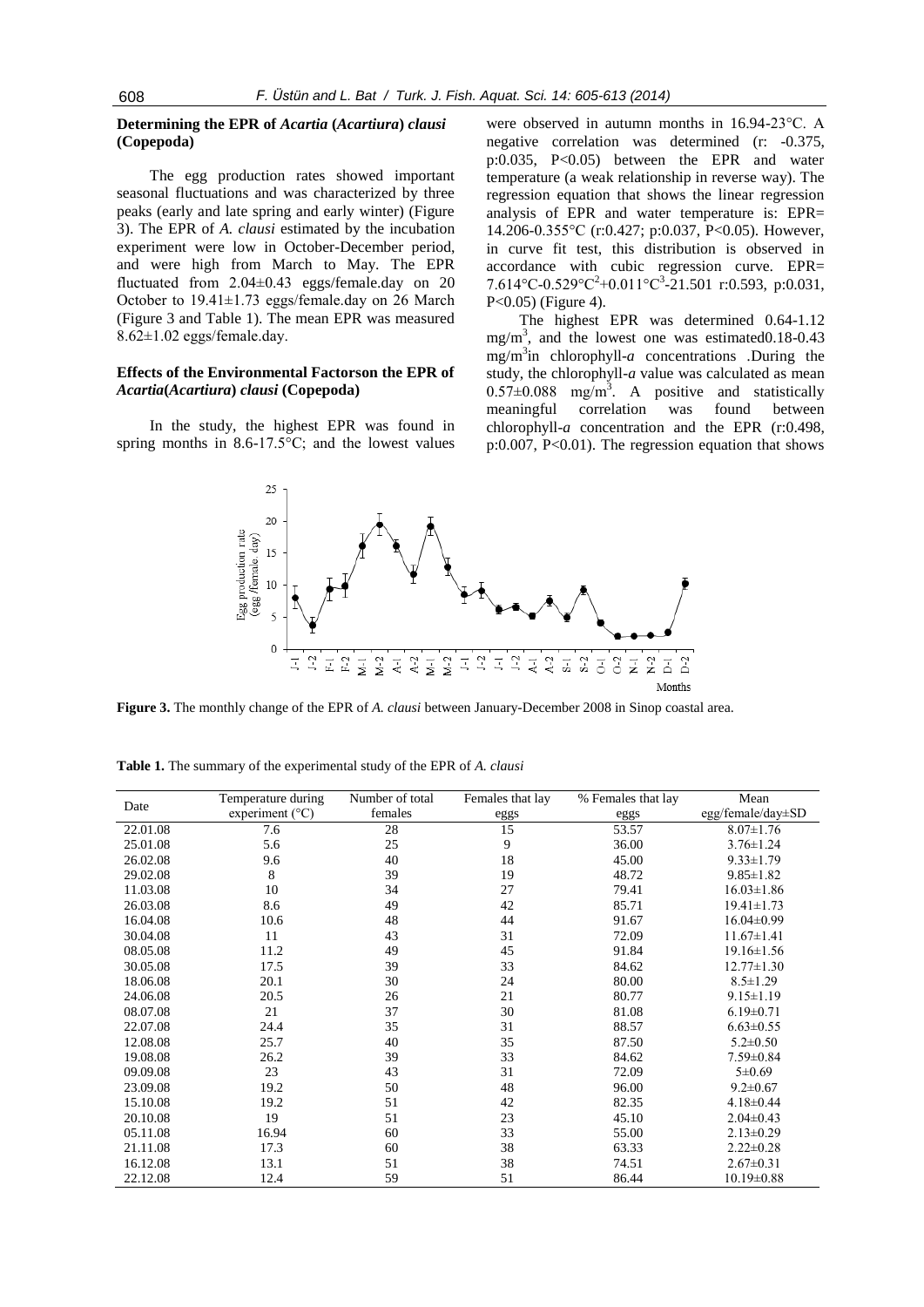the linear regression analysis with chlorophyll-*a* and EPR is as follows: EPR= 5.154+6.095 chl-*a* ( r:0.507; p:0.011, P<0.05) (Figure 5).

## **Discussion**

Zooplankton growth and production rates fundamentally affect the population dynamics of marine organisms given zooplankton's important role in transferring energy produced on the primary level of the zooplankton food chain to creatures in the chain's upper level. We studied the relationship of temperature and chlorophyll-*a* concentration to the egg production rate (EPR) of *A. clausi* from January to December 2008 in the Sinop Region.

It has been determined that sea temperatures and phytoplankton biomass undergo significant seasonal changes in the Sinop coastal area, with surface sea temperatures ranging from 7.1°C to 27.2°C in 2002– 2003. In 2002, chlorophyll-*a* values ranged from 0.02 to 0.97 mg/m<sup>3</sup>(mean:  $0.37$  mg/m<sup>3</sup>), and from 0.2 to 2.2 mg/m<sup>3</sup>(mean: 0.6 mg/m<sup>3</sup>) in 2003. Phytoplankton biomass was found to shrink significantly in winter. Dinoflagellat species (especially *Protoperidinium* sp.) dominated in winter while diatom species (*Pseudonitzschia* sp.) were more pervasive in spring and summer during that same period (Bat *et al.*, 2005;

Sahin, 2005). Our study found temperatures ranging from 5.7-27.2°C, while chlorophyll-*a* values varied from 0.026 to 1.161 mg/m<sup>3</sup> (mean: 0.58 mg/m<sup>3</sup>).

*A. clausi* reproduce all year in the Black Sea, with maximum abundance of the early stages (egg and naupli) observed in late spring, early summer and autumn (Ünal, 2002; Üstün, 2005). Ünal (2002) found egg-laying in the Sinop coastal area to be at its peak in September 1999. We observed a high rate of *A.clausi* reproduction in the spring, but lower values in the autumn, except for September. In the northern Black Sea, Sazhina (1996) observed an *A. clausi* fecundity rate of 5–15 eggs/female.day at 20–22°C in September 1992, and 8-45 eggs/female.day at 14°C over a 24-hour period in May 1992. The mean EPR of *A. clausi* was determined to be 22.0±7.6 eggs/female.day in the northern Black Sea, with a recorded EPR of 1–22 eggs/female.day at  $\sim$ 21°C in September; and 2–42 eggs/female.day at ~14.41°C in May in the Sinop coast. The mean EPR of those two months was calculated at 11.5±1.05 eggs/female.day. Those EPR value ranges were similar for the north and south Black Sea. However, the average EPR value was higher than our finding. The fact that Sazhina (1996) studied more stations than we did may explain this difference. The maximum EPR obtained for *A. clausi* in the present study (42 eggs/female.day)



**Figure 4.** The relationship between the EPR of *A. clausi* and water temperature (°C).



**Figure 5.** The relationship betwe en the EPR of *A. clausi* and chlorophyll-*a* concentration.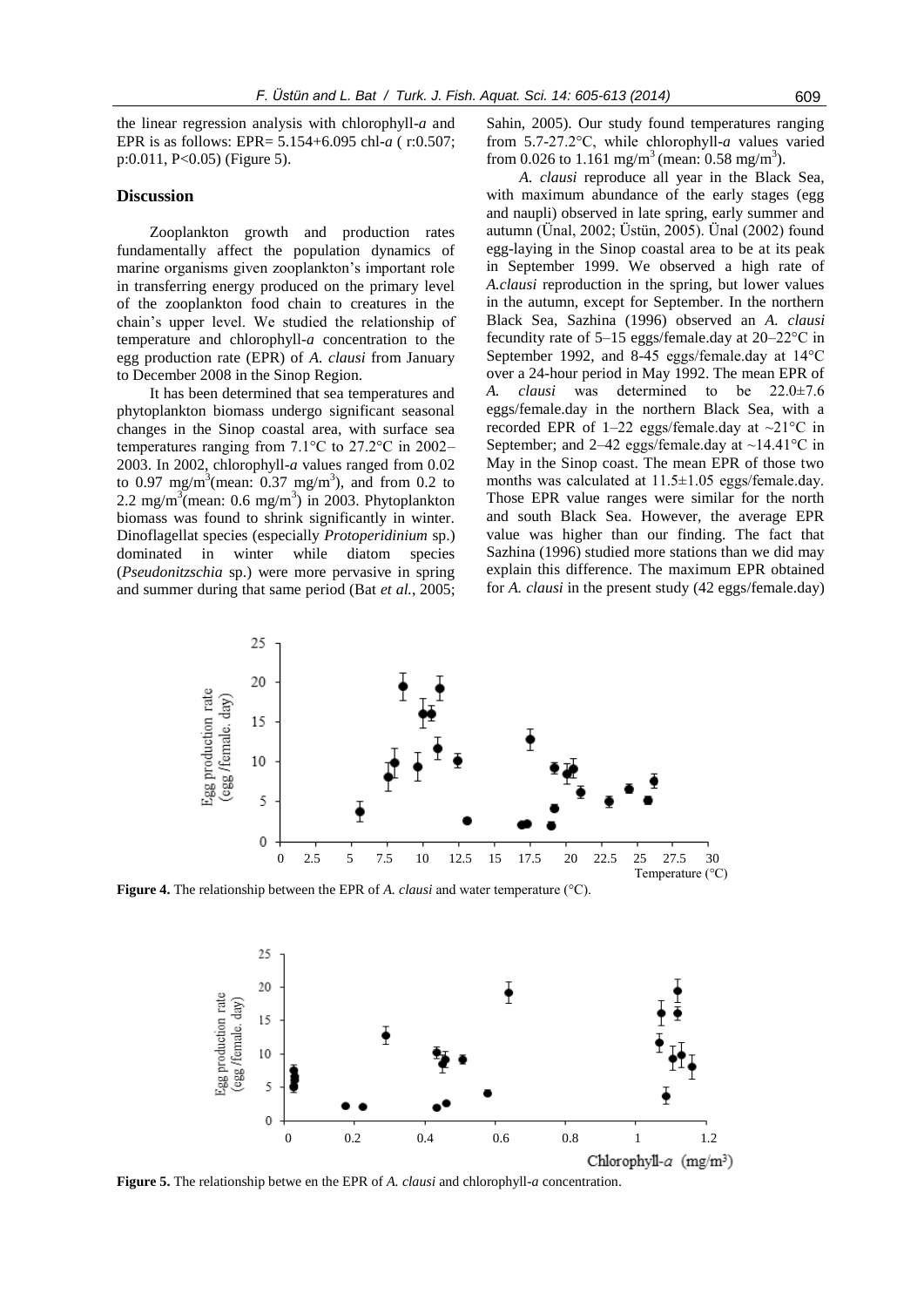was similar to values recorded by Ianora and Scotto di Carlo (1988). The mean minimum and maximum EPRs in Ebrié Lagoon (Pagano *et al.*, 2004) were higher than those of other regions (Table 2).

Copepod EPR is influenced by such endogenous factors as gonad development stages (Eisfeld and Niehoff, 2007), and by such dominant environmental factors as salinity (Castro-Longoria, 2003; Chinnery and Williams, 2004; Uriarte and Villate, 2006), photoperiod (Uye, 1980), turbulence (Kiørbe and Saiz, 1995; Gutiérrez *et al.*, 1999), temperature, and the abundance and quality of food (Poulet *et al.*, 1995; Chaudron *et al.*, 1996).

Phytoplankton concentration (the amount of nutritious elements) is generally determined by chlorophyll-*a* concentrations in the area. Some studies have observed a strong relationship between copepod EPR and chlorophyll-*a* concentration (Landry, 1978; Uye, 1981; Kiørboe and Nielsen, 1994; Jung *et al.*, 2004; Pagano *et al.*, 2004). However, other studies have recorded no such relationship (Ianora and Scotto di Carlo, 1988; Ianora and Buttino, 1990; Gutiérrez and Peterson, 1999).

We found a weak relationship between *A. clausi*  EPR and chlorophyll-a concentration (r:0.498, P<0.01). This finding may be explained by the very low chlorophyll-*a* concentration values during the sampling period  $(0.026 - 1.161 \text{ mg/m}^3)$ . The weak correlation observed on many occasions shows that copepod EPR may be highly related to food quality (Jónasdóttir and Kiørbe, 1996; Ianora *et al.*, 1996; Miralto *et al.*, 2002) and to the size, type, shape, and chemical content (protein, oil acids, etc.) of food (Jónasdóttir *et al.*, 1995) rather than to total chlorophyll. The food taken in must balance the great energy that egg production requires. When phytoplankton biomass is relatively low, however, *A. clausi* can feed on micro-zooplankton and detritus, thus masking this relationship. Such circumstances may also play an important role in cannibalism

(Richardson and Verheye, 1998). Hence, one may expect a poor correlation between EPR and chlorophyll. In this study of the Black Sea, total chlorophyll-*a* concentration did not emerge as a good predictor of fecundity.

Another important environmental influence on EPR is temperature, and some studies have observed a relationship between temperature and *A. clausi* EPR and egg development (Landry, 1978; Sekiguchi *et al.*, 1980; Uye, 1981; Castro-Longoria, 2003). However, some studies have found that temperature in and of itself does not greatly affect EPR (Huntley and Lopez, 1992; Hay, 1995). Hay (1995) found that *A. clausi*  EPR was not related to temperature and chlorophyll-*a* concentration in the North Sea, while Halsband-Lenk and Hirche (2001) showed that temperature influences egg production rate more than North Sea feeding conditions.

Our study found a negative correlation between EPR and water temperature (r: -0.375, p:0.035, P<0.05). The highest EPR was at 8.6–11.2°C (in spring months), and the lowest at 17–19.2°C (in late October, November and in early December). We observed that when temperatures were higher, *A. clausi* showed reduced EPR (Fig 2 and Fig 3). Ara (2001) made a similar observation for *A. lillijeborgi*, and argued that the finding may be explained by such physical and physiological activities as swimming, respiration and excretion.

Our results show that water temperature and chlorophyll-*a* concentration affect *A. clausi* EPR in the Sinop Inner Harbor; however, these factors are not always sufficient on their own to explain EPR. The weak correlation between *A. clausi* EPR and temperature and chlorophyll-*a* may be due to environmental and geographical conditions, changes in the community structure of phyto-zooplankton, laboratory conditions, or variations among individuals of the species (age, the size of female, fertility, transport stress).

|  | Table 2. Daily egg production rates (EPR, eggs/female.day) of A. clausi in various regions |  |  |  |  |
|--|--------------------------------------------------------------------------------------------|--|--|--|--|
|  |                                                                                            |  |  |  |  |

| Region                         | Min-Max Mean | Max ind. EPR  | Temperature  | Chlorophyll- $a$           |                             |
|--------------------------------|--------------|---------------|--------------|----------------------------|-----------------------------|
|                                | <b>EPR</b>   | (Temperature) | (°C)         | $(mg/m^3)$                 | References                  |
| Jakle's Lagoon, U.S.A.         | $7 - 25$     | 70 (20)       | ND           | ND                         | Landry, 1978                |
| Bedford Basin, Canada *        | 1.8-20.4     | ND            | 2.4-19.9     | ND                         | Sekiguchi et al., 1980      |
|                                |              |               |              |                            | Ianora and Scotto di Carlo. |
| Gulf of Naples, Italy          | ND           | 41 (15)       | ND           | 0.39-2.99                  | 1988                        |
| Bahía Magdalena, México        | ND.          | 11.5          | 19.8-21      | $0 - 5.8$                  | Gutiérrez et al., 1999      |
| Helgoland Roads, Southern      |              |               |              |                            | Halsband-Lenk and Hirche.   |
| North Sea                      | ND-33.5      | 57            | $0.5 - 20.2$ | ND.                        | 2001                        |
| Northern Adriatic Sea          | $2.7 - 13$   | ND.           | ND.          | ND.                        | Miralto et al., 2002        |
| Solent-Southampton Water       |              |               |              |                            |                             |
| system, south coast of England | $1.8 - 14.3$ | ND.           | $5-20$       | ND                         | Castro-Longoria 2003        |
| Ebrié Lagoon, south of Côte    |              |               |              |                            |                             |
| d'Ivoire                       | $10-60.3$    | ND.           | 25.8-31.5    | $6.7 - 30.5$               | Pagano et al., 2004         |
| Helgoland Roads, North Sea     | 18-28        | 132           | $5 - 7$      | <b>ND</b>                  | Eisfeld and Niehoff 2007    |
| Sinop coastal, Turkey          | 2.04-19.41   | 42(11.2)      | $5.6 - 26.2$ | $0.026 - 1.161$ This study |                             |
| * Acartia clausi hudsonica     |              |               |              |                            |                             |

(ND: No Data)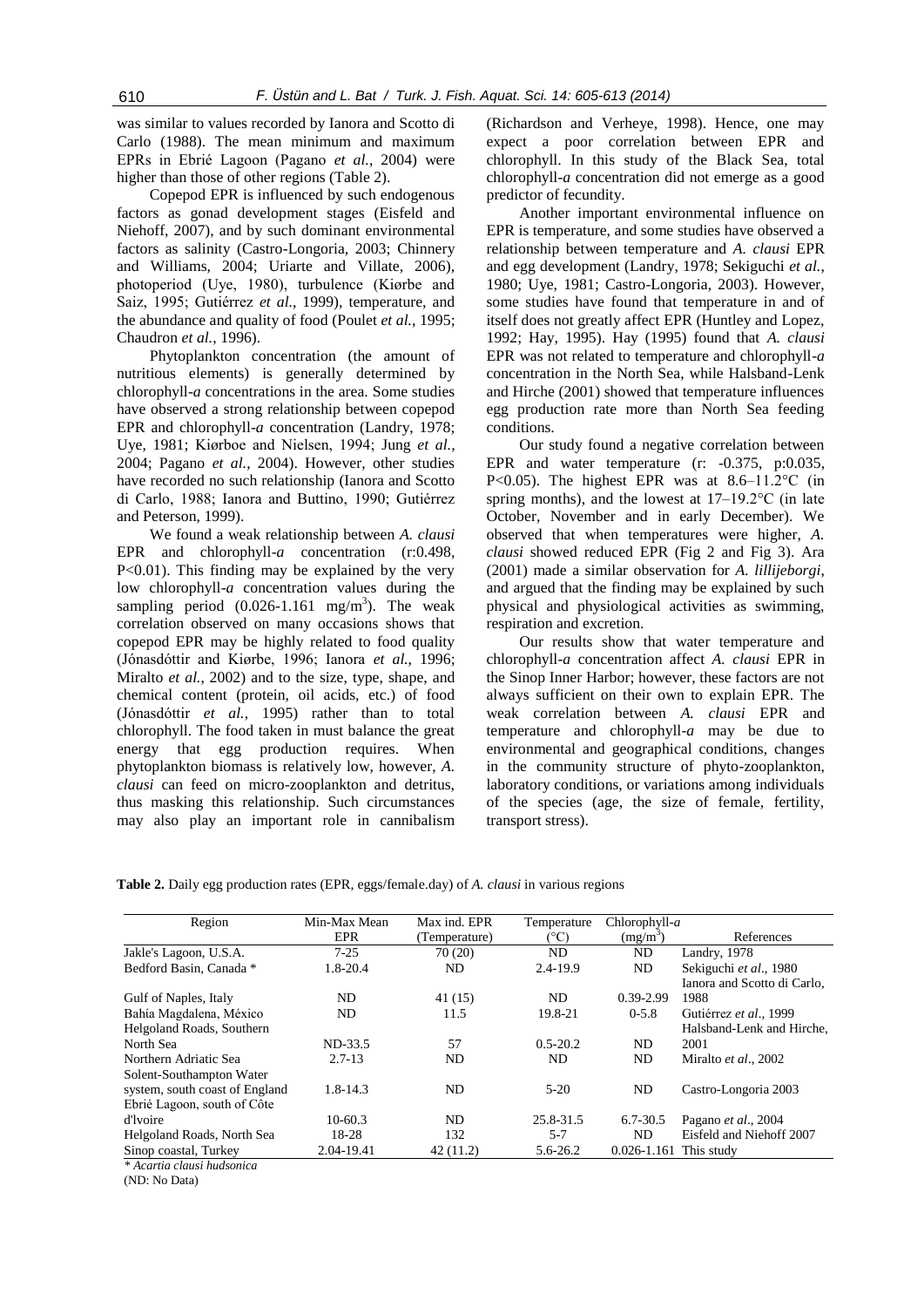## **Acknowledgements**

A part of the data used in the present study has formerly been the subject of the doctoral thesis for Funda Üstün (Üstün, 2010) prepared in Sinop University, Graduate School of Natural and Applied Sciences. We would like to thank Dr. Şengül Beşiktepe and Dr. Genaurio Belmonte for helpful assistance and valuable comments and Dr. Oylum Gökkurt Baki for chlorophyll*-a* data analyses. We also thank the staff at the RV 'Arastırma-1 for assistance in the cruises.

#### **References**

- Anonymous 2011. Sinop ili çevre durum raporu, 2011. Sinop Valiliği Çevre ve Şehircilik İl Müdürlüğü, Sinop. 236 pp. (in Turkish).
- APHA (American Public Health Association) 1992. Standard methods for the examination of water and wastewater. 18<sup>th</sup> Ed. Am. Publ. Hlth. Assoc., Washington, D.C. Part 9000.
- Ara, K. 2001. Daily egg production rate of the planktonic calanoid copepod *Acartia lilljeborgi* Giesbrecht in the Cananéia Lagoon estuarine system, São Paulo, Brazil. Hydrobiologia, 445: 205–215. doi: 10.1023/A:1017573917281.
- Arashkevich, E., Svetlichny, L., Gubareva, E., Besiktepe, Ş., Gucu, A.C. and Kideys, A.E. 1998. Physiological and ecological study of *Calanus euxinus* (Hulseman) from the Black Sea with comments on its life cycle. In: L.I. Ivanov and T. Oguz (Eds.), NATO Science Series 2. Environmental series Vol:47. Ecosystem Modelling as a Management Tool for the Black Sea, Kluwer Academic Publishers, Netherlands: 351-365.
- Aysel, V., Erduğan, H., Dural, B., Okudan, E.Ş., Şenkardeşler, A. and Aysel, F. 2004. Marine flora of Sinop (Black Sea,Turkey). E.U. Journal of Fisheries & Aquatic Sciences, 21(1-2):59-68.
- Bat, L., Kıdeyş, E.A., Oğuz, T., Beşiktepe, Ş., Yardım, Ö., Gündoğdu, A., Üstün, F., Satılmış, H.H., Şahin, F.,Özdemir-Birinci, Z. and Zoral, T. 2005. Monitoring of basic pelagic ecosystem parameters in the Central Black Sea. Project no: DPT 2002 KI20500 (TAPS013), Sinop, 488 pp. (in Turkish).
- Bat, L., Sahin, F.,Ustun, F.,Kideys, A.E. and Satilmis, H.H. 2007. The qualitative and quantitative distribution in phytoplankton and zooplankton of southern Black Sea of cape Sinop, Turkey in 1999-2000. OCEANS'07 IEEE Aberdeen Conference and Exhibition, Conference Proceedings. Aberdeen Exhibition and Conference Centre, 18-21 June, 2007, Aberdeen, Scotland.
- Berdnikov, S.V., Selyutin, V.V., Vasilchenko, V.V. and Caddy, J.F. 1999. Trophodynamic model of the Black and Azov Sea pelagic ecosystem: consequences of the comb jelly, *Mnemiopsis leidyi*, invasion. Fisheries Research, 42(3): 261-289.
- Besiktepe, S. 2001. Diel vertical distribution, and herbivory of copepods in the south-western part of the Black Sea. Journal of Marine Systems 28: 281-301. doi.org/10.1016/S0924-7963(01)00029-X.
- Besiktepe, S. and Telli, M. 2004. Egg production and growth rates of *Calanus euxinus* (Copepoda) in the Black Sea. Journal of Plankton Research, 26(5): 571–

578. doi: 10.1093/plankt/fbh046.

- Bologa, A.S., Skolka, H.V. and Frangopol, P.T. 1984. Annual cycle of planktonic primary productivity off the Romanian Black Sea coast. Marine Ecology Progress Series, 19: 25-32.
- Castro-Longoria, E. 2003. Egg production and hatching success of four Acartia species under different temperature and salinity. Journal of Crustacean Biology, 23(2): 289-299.
- Chaudron, Y., Poulet, S.A., Laabir, M., Ianora, A. and Miralto, A. 1996. Is hatching success of copepod eggs diatom density-dependent? Marine Ecology Progress Series, 144: 185–193.
- Chinnery, F.E. and Williams, J.A. 2004. The influence of temperature and salinity on *Acartia* (Copepoda: Calanoida) *nauplii* survival. Marine Biology, 145: 733-738. doi: 10.1007/s00227-004-1354-2.
- De-Young, B., Heath, M.,Werner, F., Chai, F., Megrey, B. and Monfray, P. 2004. Challenges of modeling ocean basin ecosystems. Science 304: 1463–1466. doi: 10.1126/science.1094858.
- Dural, B., Aysel, V., Demir, N., Yazıcı, I., Karaçuha, A., Okudan, E.Ş., Atalay, G. and Keleş, H. 2006. The distribution, fenology and algal flora of seagrasses along western Black Sea coast (Turkey) and the flowering and mapping of Zosteraceae. TUBITAK-Procet no: TBAG-2332 (103T140), 156 pp.
- Eisfeld, S.M. and Niehoff, B. 2007. Gonad morphology, oocyte development and spawning cycle of the calanoid copepod *Acartia clausi*. Helgoland Marine Research, 61: 193–201. doi: 10.1007/s10152-007- 0066-7.
- Gaudy, R., Cervetto, G. and Pagano, M. 2000. Comparison of the metabolism of *Acartia clausi* and *A. tonsa*: influence of temperature and salinity. Journal Experimental Marine Biology and Ecology, 247: 51- 65. doi.org/10.1016/S0022-0981(00)00139-8.
- Greze, V.N. and Baldina, E.P. 1967. Population dynamics and annual production of *Acartia clausi* Giesbr. and *Centropages kroyeri* Giesbr. in the neritic zone of Black Sea. Fisheries Research Board of Canada, Translation series, 893: 1-33.
- Gucu, A.C. 1997. Role of fishing in the Black Sea ecosystem. In: Sensitivity to Changes: Black Sea, Baltic Sea and North Sea In: E. Ozsoy, A. Mikaelyan, (Eds.), Kluwer Academic Publishers, The Netherlands: 149–162.
- Gutiérrez, G.J., García, P.R., Dávila, S.R., Carranza, M.A.C. and López, M.A. 1999. Copepod daily egg production and growth rates in Bahaí Magdalena, México. Journal of Plankton Research 21(12): 2227– 2244. doi: 10.1093/plankt/21.12.2227.
- Gutiérrez, J.G. and Peterson, W.T. 1999. Egg production rates of eight calanoid copepod species during summer 1997 off Newport, Oregon, USA. Journal of Plankton Research, 21(4): 637-657. doi: 10.1093/ plankt/21.4.637.
- Halsband-Lenk, C. and Hirche, H.J. 2001. Reproductive cycles of dominant calanoid copepods in the North Sea. Marine Ecology Progress Series 209: 219-229. doi:10.3354/meps209219.
- Hay, S. 1995. Egg production and secondary production of common North Sea copepods: field estimates with regional and seasonal comparisons. ICES Journal of Marine Science, 52: 315–327. doi: 10.1016/1054- 3139(95)80047-6.
- Hubareva, E.S., Svetlichny, L., Kideys, A.E. and Isinibilir,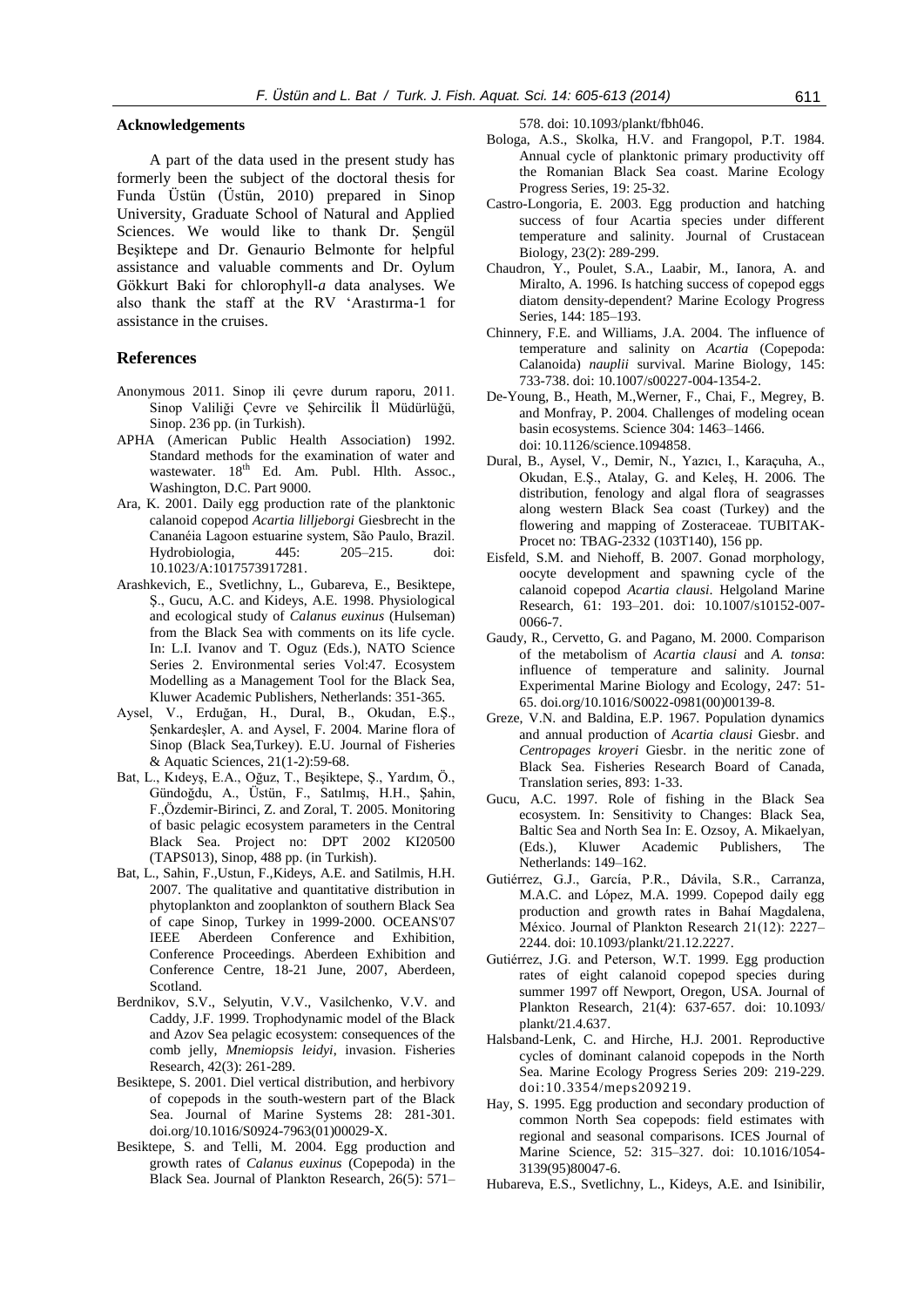M. 2008. Fate of the Black Sea *Acartia claus*i and *Acartia tonsa* (Copepoda) penetrating into the Marmara Sea through the Bosphorus. Estuarine, Coastal and Shelf Science, 76: 131-140. doi: 10.1016/j.ecss.2007.06.0009.

- Huntley, M.E. and Lopez, M.D.G. 1992. Temperaturedependent production of marine copepods: A global synthesis. American Naturalist, 140: 201–242. doi: 10.1086/285410.
- Ianora, A. and Scotto di Carlo, B. 1988. Observations on egg production rates and seasonal changes in the internal morphology of Mediterranean populations of *Acartia clausi* and *Centropages typicus*. Hydrobiologia, 167/168: 247–253. doi: 10.1007/978- 94-009-3103-9\_23.
- Ianora, A. and Buttino, I. 1990. Seasonal cycles in population abundance and egg production rates in the planktonic copepod *Centropages typicus* and *Acartia clausi*. Journal Plankton Researsch 12(3): 473–481. doi: 10.1093/plankt/12.3.473.
- Ianora, A., Poulet, S.A., Miralto, A. and Grottoli, R. 1996. The diatom *Thalassiosira rotula* affects reproductive success in the copepod *Acartia clausi*. Marine Biology, 125: 279-286. doi: 10.1007/BF00346308.
- Işık, A. 2001. Antik kaynaklarda Karadeniz Bölgesi. Türk Tarih Kurumu, Ankara, 253 pp. (in Turkish).
- Jonasdottir, S.H., Fields, D. and Pantoja, S. 1995. Copepod egg production in Long Island Sound, USA, as a function of the chemical composition of seston. Marine Ecology Progress Series 119: 87-98. doi:10.3354/meps119087.
- Jónasdóttir, S.H. and Kiørboe, T. 1996. Copepod recruitment and food composition: do diatoms affect hatching success? Marine Biology, 125: 743-750. doi: 10.1007/BF00349257.
- Jung, Y., Kang, H.K. and Kang, Y.J. 2004. *In situ* egg production rate of the planktonic copepod *Acartia steueri* in Ilkwang Bay, southeastern coast of Korea. Journal of Plankton Research, 26(12): 1547-1553.doi: 10.1093/plankt/fbh126.
- Kiørboe, T. and Nielsen, T.G. 1994. Regulation of zooplankton biomass and production in temperate coastal ecosystem. 1. Copepods. Limnology and Oceanography, 39(3): 493-507.
- Kiørboe, T. and Saiz, E. 1995. Planktivorous feeding in calm and turbulent environments, with emphasis on copepods. Marine Ecology Progress Series, 122: 135– 145. doi: 10.3354/meps122135.
- Kideys, A.E. and Romanova, Z. 2001. Distribution of gelatinous macrozooplankton in the southern Black Sea during 1996-1999. Marine Biology, 139: 535-547.
- Kovalev, A.V., Gubanova, A.D., Kideys, A.E., Melnikov, V.V., Niermann, U., Ostrovskaya, N.A., Skryabin, V.A., Uysal, Z. and Zagorodnyaya, Yu.A. 1998a. Long-term changes in the biomass and composition of fodder zooplankton in coastal regions of the Black Sea during the period 1957-1996. In: L. Ivanov, T. Oguz (Eds.), NATO TU-Black Sea Project: Ecosystem Modelling as a Management Tool for the Black Sea, Symposium on Scientific Results, Kluwer Academic Publishers, The Netherlands: 209-220.
- Kovalev, A., Besiktepe, S., Zagorodnyaya, Yu.A. and Kideys, A.E. 1998b. Mediterranization of the Black Sea zooplankton is continuing. In: L. Ivanov and T. Oguz (Eds.), NATO TU-Black Sea Project: Ecosystem Modelling as a Management Tool for the Black Sea, Symposium on Scientific Results, Kluwer

Academic Publishers, The Netherlands: 199-208.

- Landry, M.R. 1978. Population dynamic and production of a planktonic marine copepod, *Acartia clausii*, in a small temperate lagoon on San Juan Island, Washington. Internationale Revue der gesamten Hydrobiologie und Hydrographie, 63: 77–120. doi: 10.1002/iroh.19780630106.
- Miralto, A., Ianora, A., Buttino, I., Romano, G. and Pinto Di, M. 2002. Egg production and hatching success in North Adriatic Sea populations of the copepod *Acartia clausi*. Chemistry and Ecology, 18(1-2): 117- 125. doi: 10.1080/02757540212683.
- Mutlu, E., Bingel, F., Gucu, A.C., Melnikov, V.V., Niermann, U., Ostr, N.A. and Zaika, V.E. 1994. Distribution of the new invader *Mnemiopsis* sp. and the resident *Aureliaaurita* and *Pleurobrachiapileus* populations in the Black Sea in the years 1991-1993. ICES Journal of Marine Science, 51: 407-421.
- Niermann, U., Bingel, F., Gorban, A.D., Gordina, A.C., Gucu, A.C., Kideys, A.E., Konsulov, A., Radu, G., Subbotin, A.A. and Zaika, V.E. 1994. Distribution of anchovy eggs and larvae (*Engraulisencrasicolus* Cuv.) in the Black Sea in 1991 and 1992 in comparison to former surveys. ICES Journal of Marine Science 51: 395-406.
- Oguz, T. 2005a. Black Sea ecosystem response to climatic variations. Oceanography 18(2): 122-133.
- Oguz, T. 2005b. Long term impacts of anthropogenic and human forcing on the reorganization of the Black Sea ecosystem. Oceanography 18(2): 112-121.
- Ostrovskaya, N.A., Gubanova, A.D., Kideys, A.E., Melnikov, V.V., Niermann, U. and Ostrovsky, E.V. 1998. Production and biomass of *Acartia clausi* in the Black Sea during summer before and after the *Mnemiopsis* outburst. In: L. Ivanov and T. Oğuz (Eds.), NATO TU Black Sea Project: Ecosystem Modelling as a Management Tool for the Black Sea, Symposium on Sci. Results, Kluwer Academic Publisher, The Netherland, 11: 163-170.
- Pagano, M., Kouassi, E., Arfi, R., Bouvy, M. and Saint-Jean, L. 2004. In situ spawning rate of the Calanoid Copepod *Acartia clausi* in a tropical lagoon (Ebrié, Côte d'lvoire): Diel variations and effects of environmental factors. Zoological Studies, 43(2): 244- 254.
- Poulet, S.A., Ianora, A., Laabir, M. and Klein Breteler, W.C.M. 1995. Towards the measurements of secondary production and recruitment in copepods. ICES Journal of Marine Science, 52(3-4): 359-368. doi: 10.1016/1054-3139(95)80051-4.
- Richardson, A.J. and Verheye, H.M. 1998. The relative importance of food and temperature to copepod egg production and somatic growth in the southern Benguela upwelling system. J. Plankton Research, 20(12): 2379–2399. doi: 10.1093/plankt/20.12.2379.
- Runge, J.A. 1988. Should we expect a relationship between primary production and fisheries? The role of copepod dynamics as a filter of trophic variability. Hydrobiology, 167-168(1): 61–71. doi: 10.1007/BF00026294.
- Runge, J.A. and Roff, J.C. 2000. The measurement of growth and reproductive rates. In: R. Harris, P. Wiebe, J. Lenz, H.R. Skjoldal and M. Huntley (Eds.), ICES Zooplankton Methodology Manual, Academic Press, London: 401–454.
- Sahin, F. 2005. The composition and seasonal distribution of phytoplankton in the region of Sinop Cape of the